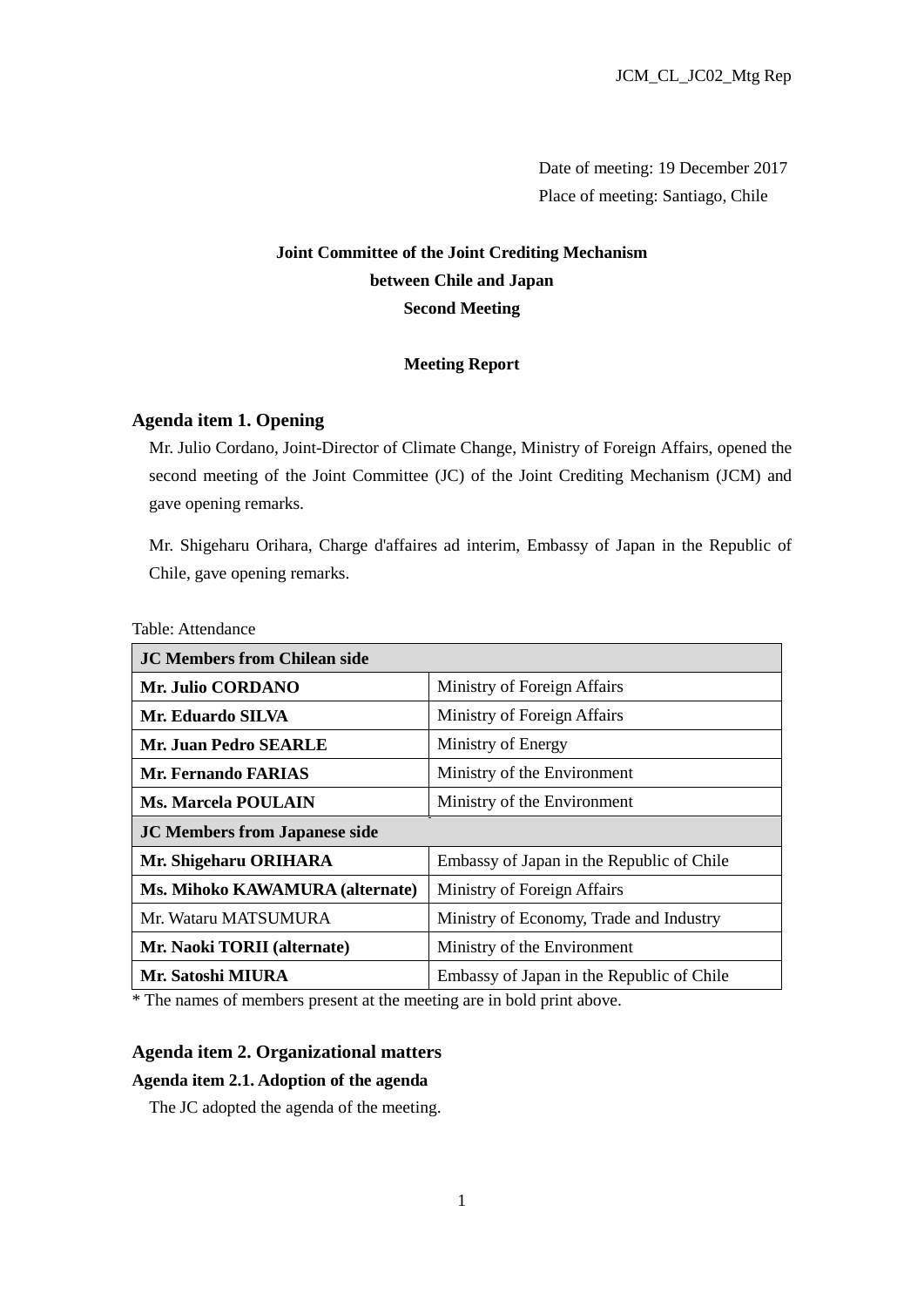### **Agenda item 2.2. Approval on attendance of observers**

The JC noted that there were no observers at this JC meeting.

#### **Agenda item 3. Rules and guidelines**

## **Agenda item 3.1. Revisions related to extension of the JCM**

The JC considered the draft revisions on "JCM Guidelines for Developing Project Design Document and Monitoring Report", "JCM Verification Report Form" and "JCM Credits Issuance Request Form", and adopted them, as contained in Annexes (Annex 1, 2 and 3) to this meeting report.

### **Agenda item 3.2. Revisions related to editorial matters**

The JC considered the draft revisions on "JCM Project Cycle Procedure" and adopted it, as contained in Annex 4 to this meeting report.

#### **Agenda item 4. JCM methodology**

## **Agenda item 4.1. Installation of Solar PV System**

The JC considered the proposed methodology CL\_PM001 "Installation of Solar PV System". Based on the consideration, the JC approved the proposed methodology CL\_PM001 with revisions, as contained in Annex 5 to this meeting report.

The JC took note of the need for revising the emission factors, taking into consideration the new development of Chilean electricity systems, in particular, the interconnection of the two main systems, SIC (Central System) and SING (Northern System).

## **Agenda item 5. Third-Party Entity**

#### **Agenda item 5.1. Addition of new sectoral scopes (Japan Management Association)**

The JC designated Japan Management Association (JMA) for the additional sectoral scopes of 1, 2 and 3 for verification.

#### **Agenda item 6. Other matters**

## **Agenda item 6.1. Promoting development of JCM projects in Chile**

The Japanese side explained the financing programme for the JCM.

The Japanese side also explained the JCM promotion scheme, JCM Demonstration Project, MRV Application Study and JCM Feasibility Study.

The JC discussed possible ways forward for promoting the JCM in Chile including further JCM project implementations and enhancement of cooperation between both sides taking into